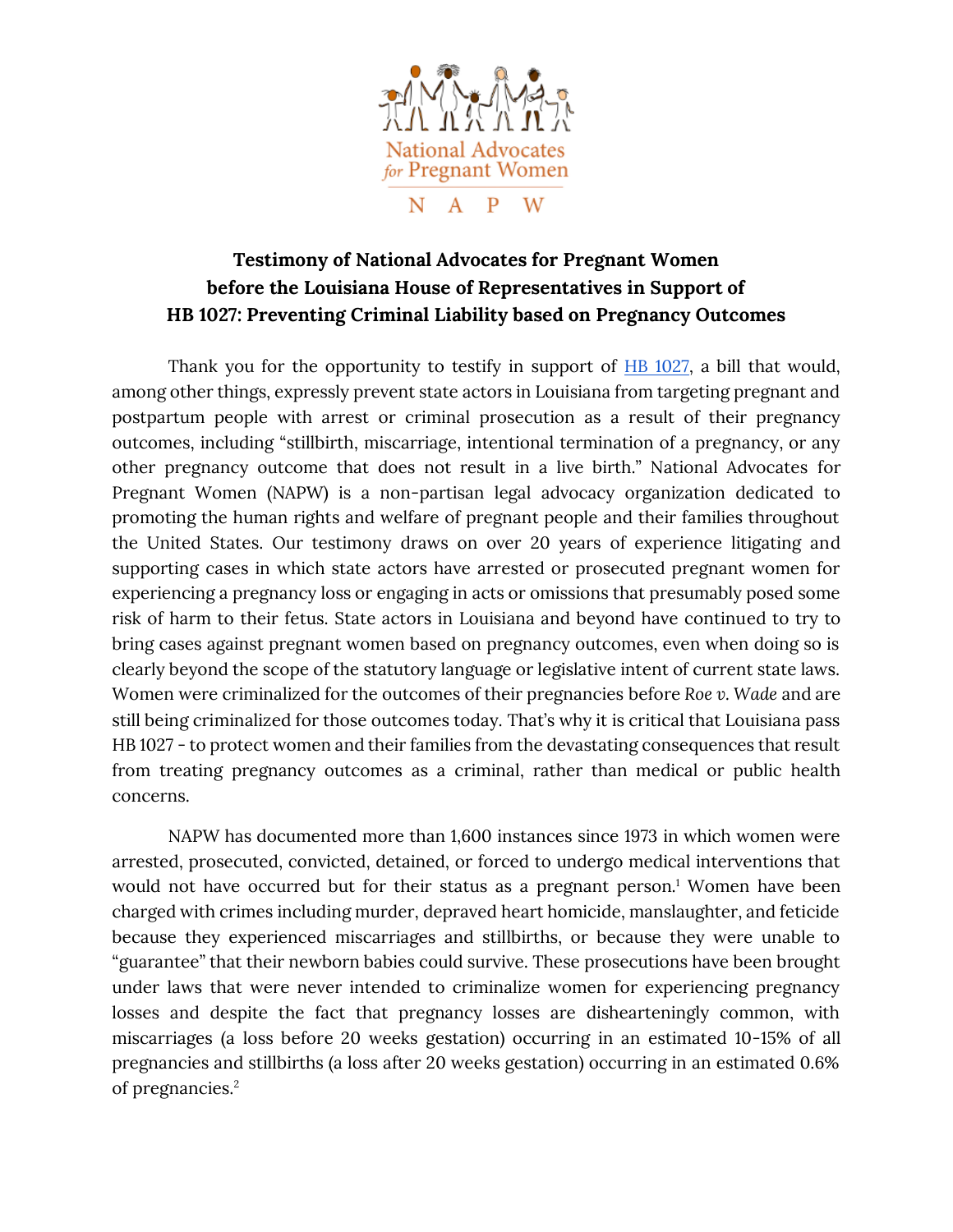Unfortunately, Louisiana is not exempt from this disturbing national trend to criminalize women for their pregnancy decisions or their pregnancy outcomes. NAPW has documented at least 8 cases from Louisiana over the past 15 years where women have been deprived of their physical liberty on the basis of their pregnancies. For example, in 2015, a 27-year-old Acadia woman was charged with second degree murder after her newborn baby died in the course of labor and delivery. In this case, the district attorney tried to expand the language of the second degree murder statute to include a child who died due to cardiac arrest shortly after birth, claiming – without scientific support - that the mother's actions immediately prior to delivery caused the neonatal death. The court, however, ruled that "the criminal code 'may not be extended by analogy so as to create crimes not provided for'" and there was no offense that was punishable under Louisiana law.<sup>3</sup> While this conclusion was ultimately right, it's important to remember what this woman was forced to endure in the wake of a personal tragedy – that in the course of coping with the unimaginable pain and heartache of losing a newborn baby, she was simultaneously forced to undergo the extremely invasive, terrifying, and traumatic experience of defending a criminal investigation and prosecution against her. Legislative language, like that proposed by HB 1027, could have prevented this prosecution in the first place by creating a clear policy in Louisiana against criminalizing women for pregnancy outcomes that are simply outside of their control.

This is why it is important to be clear about what HB 1027 actually does and the very real dangers of not codifying this bill. Passage of HB 1027 would ensure that no pregnant or postpartum person is subjected to the trauma of criminal investigation or other rights violations upon experiencing the trauma of a pregnancy loss. This is happening right now, in nearly every Southern state and across the nation. At NAPW, we are in the process of documenting an alarming increase in the number of prosecutions of people in relation to their pregnancies. In just the past 15 years, we have identified nearly 1,300 such cases, including pregnant women who have been arrested for falling down stairs, drinking alcohol, giving birth at home, being in a "dangerous" location, having HIV, experiencing a drug dependency problem, or attempting suicide. Of course, none of these actions are illegal, yet because the individual was pregnant, criminal or civil charges were brought against them. When challenged, the vast majority of these prosecutions and state interventions fail, in part because *Roe* and *Casey* established a rule of law that prohibits treating pregnant people as a special, lesser class of persons. Yet, these 1,600+ cases that NAPW has documented since 1973 are a harbinger of what is to come. If the Supreme Court overturns *Roe*, we know that police, prosecutors, and judges will feel even more empowered to criminalize pregnancy and all pregnancy outcomes.

Moreover, HB 1027 simply represents sound public policy, consistent with the recommendations of every leading medical and public health organization. The American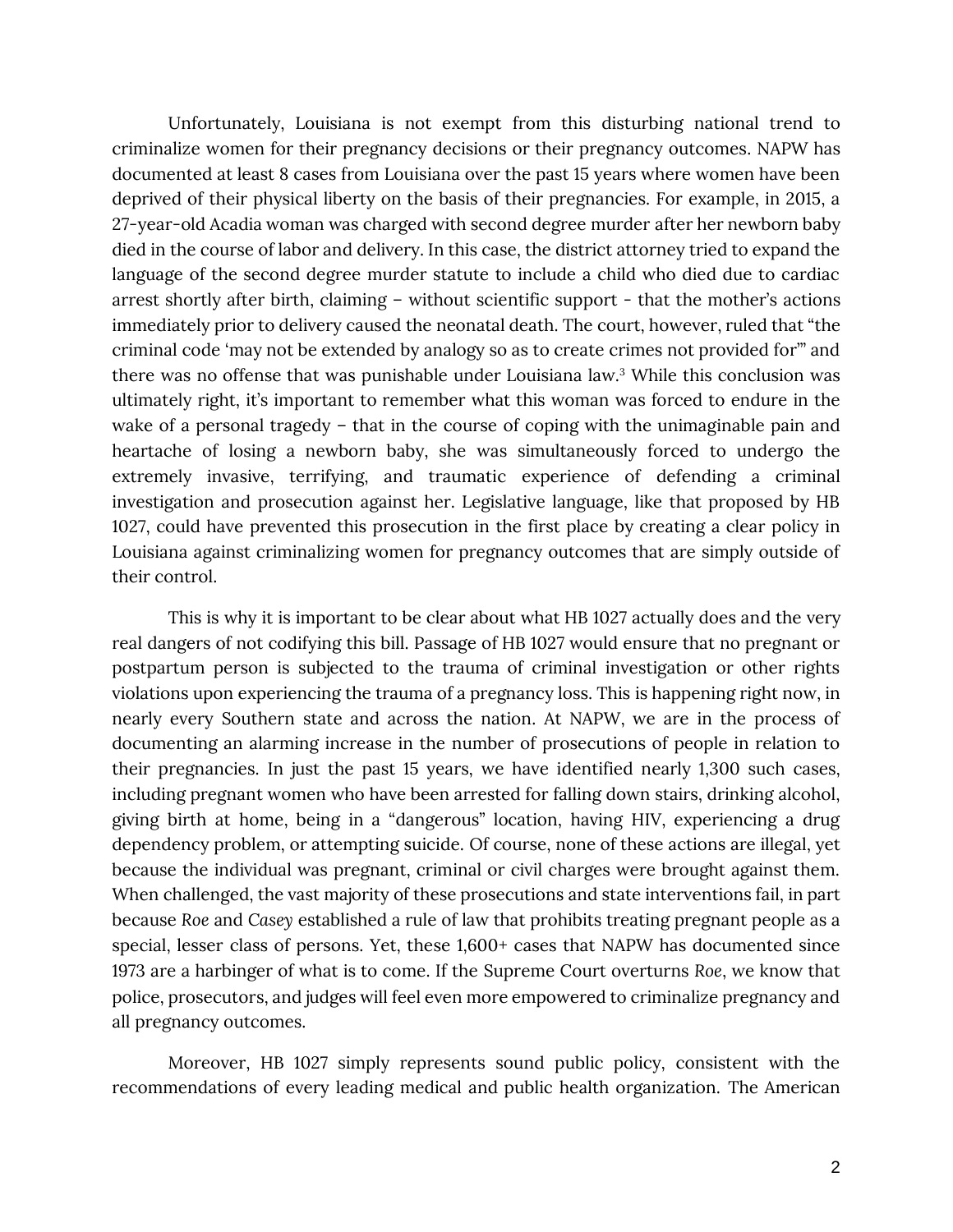Medical Association,<sup>4</sup> American Nurses Association,<sup>5</sup> American Psychological Association,<sup>6</sup> American Psychiatric Association,<sup>7</sup> American Academy of Pediatrics,<sup>8</sup> and every other major public health and medical group to address this issue unanimously oppose punitive responses to pregnancy, finding that such responses are harmful to the health of women and children, and diminish families' access to safe and, sometimes, life-saving healthcare. As the American College of Obstetricians and Gynecologists explains, punitive responses pose "serious threats to people's health and the health system itself … [by] erod[ing] trust in the medical system [and] making people less likely to seek help when they need it."<sup>9</sup>

Facilitating punitive actions against pregnant people and new parents causes real and devastating health consequences by deterring them from seeking necessary healthcare.<sup>10</sup> In particular, the fear that medical providers will report their patients to State authorities or criminal law enforcement deters pregnant women from seeking essential prenatal care or drug treatment services. This fear of penalties also deters parents from bringing their children in for medical care, further undermining family health. It creates a disincentive for pregnant women with actual drug dependency problems from having an open and honest relationship with their prenatal care providers out of fear that disclosure will lead to criminal prosecution.<sup>11</sup> Punitive laws that drive a wedge between patients and their doctors have demonstrable negative impacts on fetal and neonatal health. For example, empirical research found that Tennessee's "fetal assault" law actually "resulted in twenty fetal deaths and sixty infant deaths" in 2015 alone.<sup>12</sup> Another empirical study found a higher prevalence of neonatal abstinence syndrome (or "NAS") in states with punitive policies in effect.<sup>13</sup> HB 1027 would bolster the patient-physician relationship in Louisiana, improving perinatal outcomes and promoting equal access to crucial healthcare.

For all of these reasons, NAPW strongly supports HB 1027 and urges the Louisiana Legislature to codify it into law. HB 1027 guards against traumatizing criminal investigations of vulnerable populations, prioritizes maternal and infant health, and will ensure that the rapidly expanding prosecutorial playbook that targets pregnant people for criminalization will have no place in the great state of Louisiana.

Thank you so much for your time.

| <b>Organizational Contact:</b> | Lindsey English Hull, JD, RN      |
|--------------------------------|-----------------------------------|
|                                | Knighton-Newman Legal Fellow      |
|                                | lee@advocatesforpregnantwomen.org |
|                                | $(347)$ 502-6761                  |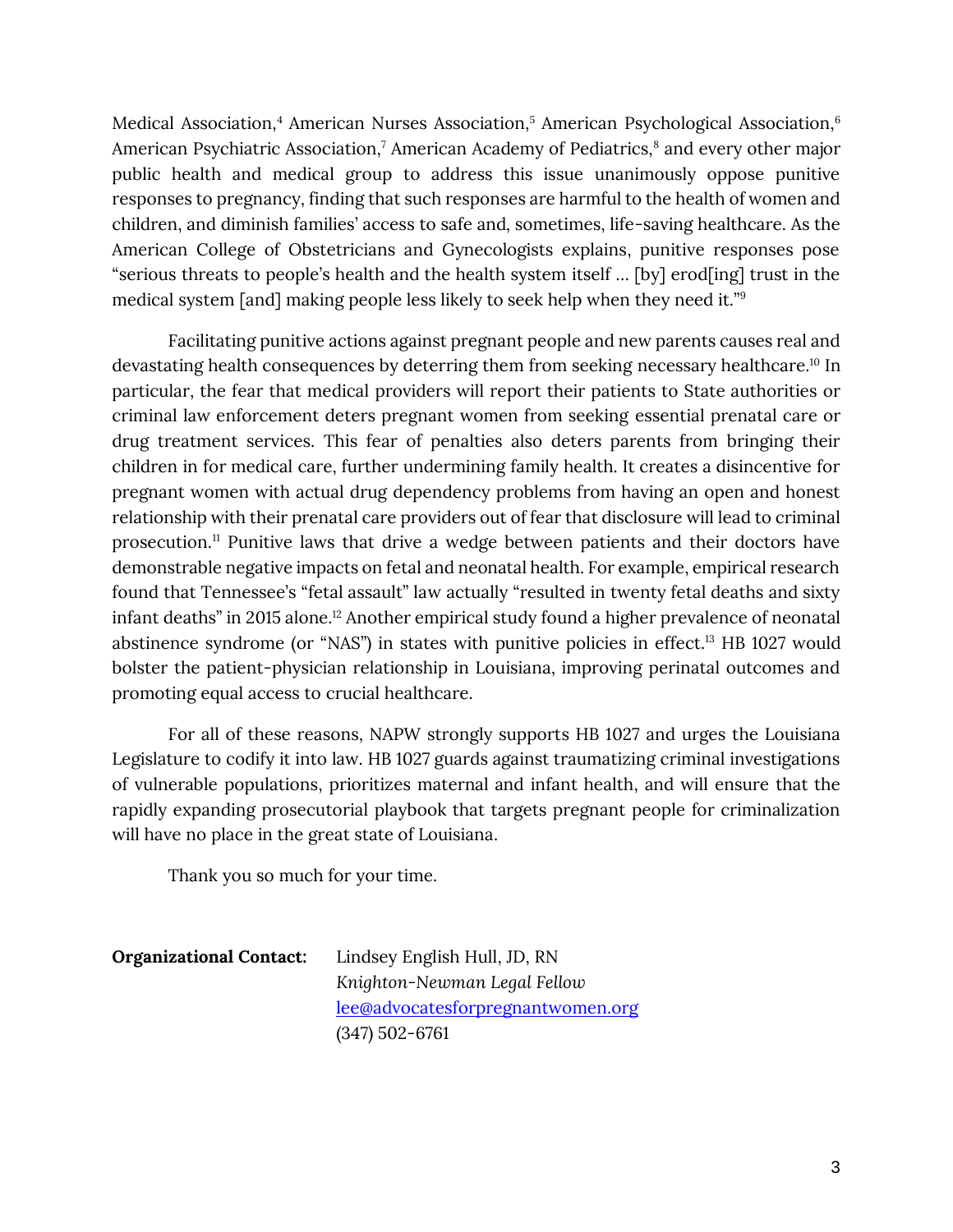<sup>1</sup> NAPW, *Arrests and Deprivations of Liberty of Pregnant Women, 1973-2020* (Sept. 2021),

bit.ly/arrests1973to2020; Paltrow & Flavin, *Arrests of and Forced Interventions on Pregnant Women in the United States, 1973–2005: Implications for Women's Legal Status and Public Health*, 38 J. Health Politics, Pol. & L. 299, 323 (2013).

<sup>2</sup> Dugas & Slane, Miscarriage, Nat'l Library of Medicine (last updated June 29, 2021), <https://www.ncbi.nlm.nih.gov/books/NBK532992/>; Hoyert & Gregory, Nat'l Ctr for Health Statistics, *Cause of Fetal Death: Data From the Fetal Death Report, 2014*, Nat'l Vital Statistics Rpt, 4 (Oct. 31, 2016), [https://www.cdc.gov/nchs/data/nvsr/nvsr65/nvsr65\\_07.pdf.](https://www.cdc.gov/nchs/data/nvsr/nvsr65/nvsr65_07.pdf)

<sup>3</sup> Minute Entry Granting Def.'s Motion to Quash at 1, *State v. Chriceol*, No. 83833 (La. Dist. Ct. Parish of Acadia June 29, 2016) (also on file at NAPW).

<sup>4</sup> Am. Med. Ass'n, Policy Statement H-420.962, *Perinatal Addiction - Issues in Care and Prevention* (last modified 2019) ("Transplacental drug transfer should not be subject to criminal sanctions or civil liability…."); Am. Med. Ass'n, Policy Statement H-420.969, *Legal Interventions During Pregnancy* (last modified 2018) ("Criminal sanctions or civil liability for harmful behavior by the pregnant woman toward her fetus are inappropriate. Pregnant substance abusers should be provided with rehabilitative treatment appropriate to their specific physiological and psychological needs.").

<sup>5</sup> Am. Nurses Ass'n, Position Statement, *Non-punitive Treatment for Pregnant and Breast-feeding Women with Substance Use Disorders* (2017) ("Contrary to claims that prosecution and incarceration will deter pregnant women from substance use, the greater result is that fear of detection and punishment poses a significant barrier to treatment.").

<sup>6</sup> Am. Psych. Ass'n, *Pregnant and Postpartum Adolescent Girls and Women with Substance-Related Disorders*  (updated: 2020) ("Punitive approaches result in women being significantly less likely to seek substance use treatment and prenatal care due to fear of prosecution and fear of the removal of children from their custody. This places both the mother and her children at greater risk of harm.") (internal citation omitted).

<sup>7</sup> Am. Psychiatric Ass'n, Position Statement, *Assuring the Appropriate Care of Pregnant and Newly-Delivered Women with Substance Use Disorders* (2019) ("A public health response, rather than a punitive legal approach to substance use during pregnancy is critical.").

<sup>8</sup> Am. Acad. of Pediatrics, Comm. on Substance Use and Prevention, Policy Statement, *A Public Health Response to Opioid Use in Pregnancy* (2017) ("The existing literature supports the position that punitive approaches to substance use in pregnancy are ineffective and may have detrimental effects on both maternal and child health.").

<sup>9</sup> ACOG, *Opposition to Criminalization of Individuals During Pregnancy and Postpartum Period* (2020), [https://www.acog.org/clinical-information/policy-and-position-statements/statements-of-policy/2020/opposition](https://www.acog.org/clinical-information/policy-and-position-statements/statements-of-policy/2020/opposition-criminalization-of-individuals-pregnancy-and-postpartum-period)[criminalization-of-individuals-pregnancy-and-postpartum-period.](https://www.acog.org/clinical-information/policy-and-position-statements/statements-of-policy/2020/opposition-criminalization-of-individuals-pregnancy-and-postpartum-period) For similar reasons, ACOG has also specifically opposed criminal penalties for people who have abortions outside of approved medical settings. *See* ACOG, Decriminalization of Self-Induced Abortion (2017), [https://www.acog.org/clinical-information/policy-and-position](https://www.acog.org/clinical-information/policy-and-position-statements/position-statements/2017/decriminalization-of-self-induced-abortion)[statements/position-statements/2017/decriminalization-of-self-induced-abortion.](https://www.acog.org/clinical-information/policy-and-position-statements/position-statements/2017/decriminalization-of-self-induced-abortion)

<sup>10</sup> Boone & McMichael, *State-Created Fetal Harm*, 109 Georgetown L. J. 475 (2021); Faherty et. al., *Association of Punitive and Reporting State Policies Related to Substance Use in Pregnancy With Rates of Neonatal Abstinence Syndrome*, JAMA Open Network (2019),

[https://jamanetwork.com/journals/jamanetworkopen/fullarticle/2755304;](https://jamanetwork.com/journals/jamanetworkopen/fullarticle/2755304) Martha A. Jessup, *Extrinsic Barriers to Substance Abuse Treatment Among Pregnant Drug Dependent Women*, 33 J. Drug Issues 285 (2003) (finding that women identified fear of punitive actions from helping institutions and individuals as a major barrier to prenatal care); Sarah Roberts, *"You Have to Stop Using Before You Go to the Doctor": Barriers to Prenatal Care for Women Who Use Drugs During Pregnancy*, Presentation at Am. Public Health Ass'n Annual Meeting (Nov. 6, 2007), *available at* [http://apha.confex.com/apha/135am/techprogram/paper\\_149351.htm](http://apha.confex.com/apha/135am/techprogram/paper_149351.htm) ("For women who want a healthy baby and want to reduce or stop their drug use, fear of being reported to CPS is an additional barrier to care.").